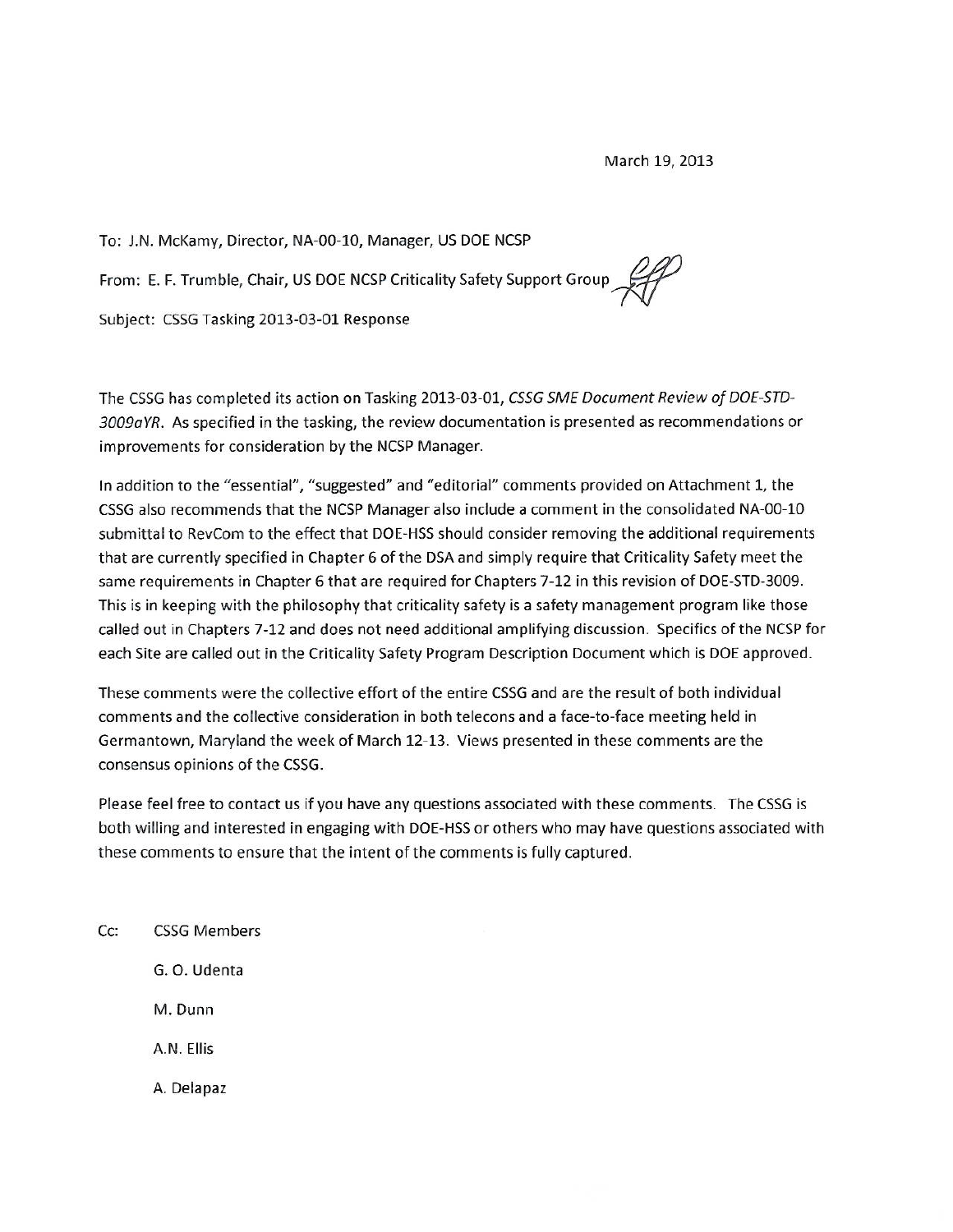**Due Date: 15 February 2013** Document: RevCom-1-31084-DOE-

| $\mathbf{1}$                                          | $\overline{2}$                                                           | 3                                                                                                                                                                                                                                                                                                                                                                                                                                 | $\boldsymbol{\Delta}$                                                                                                                                                                                                                                                                                                                                                                                                                                                                                                                                                                                                                                                    |
|-------------------------------------------------------|--------------------------------------------------------------------------|-----------------------------------------------------------------------------------------------------------------------------------------------------------------------------------------------------------------------------------------------------------------------------------------------------------------------------------------------------------------------------------------------------------------------------------|--------------------------------------------------------------------------------------------------------------------------------------------------------------------------------------------------------------------------------------------------------------------------------------------------------------------------------------------------------------------------------------------------------------------------------------------------------------------------------------------------------------------------------------------------------------------------------------------------------------------------------------------------------------------------|
| <b>Essential /</b><br>Suggested /<br><b>Editorial</b> | <b>Line Number</b>                                                       | <b>Comment (justification for change)</b>                                                                                                                                                                                                                                                                                                                                                                                         | <b>Proposed change</b>                                                                                                                                                                                                                                                                                                                                                                                                                                                                                                                                                                                                                                                   |
| Editorial                                             | 110, 267,<br>398, 483,<br>580, 601,<br>946, 1957,<br>1985, 2000,<br>2151 | A very common Misuse of the word "criticality" is to imply that it<br>means "criticality accident". It does not. We should say "criticality<br>accident" EVERY time that is what we truly mean. See Hugh<br>Paxton's Glossary, LA-11627-MS, for the proper use of<br>"criticality" as a stand-alone noun.                                                                                                                         | Replace improper use of "criticality" with "criticality accident".<br>Relatedly, never use Criticality Incident or Criticality Event when<br>Criticality Accident is what is intended.                                                                                                                                                                                                                                                                                                                                                                                                                                                                                   |
| Editorial                                             | 167-169                                                                  | This definition makes no sense. Fissionable Materials cannot be<br>A NUCLIDE. Just because it was incorrect in 10 CFR 830 does<br>not justify carrying over an incorrect definition.                                                                                                                                                                                                                                              | Delete the definition. All CSE's will technically differentiate those<br>materials capable of sustaining a fission chain reaction from those<br>that are not capable (due to density, enrichment, moderation,<br>concentration, poisons, volume, geometry, etc.)                                                                                                                                                                                                                                                                                                                                                                                                         |
| Editorial                                             | 267                                                                      | Inadvertent criticality protection identified as a safety<br>management program                                                                                                                                                                                                                                                                                                                                                   | Replace "inadvertent criticality protection" with "criticality safety"                                                                                                                                                                                                                                                                                                                                                                                                                                                                                                                                                                                                   |
| Editorial                                             | 398                                                                      | Nuclear criticality is cited analogously to radiological safety.<br>Criticality safety would be a more analogous term and consistent<br>with the previous comment (267)                                                                                                                                                                                                                                                           | Replace "nuclear criticality" with "criticality safety"                                                                                                                                                                                                                                                                                                                                                                                                                                                                                                                                                                                                                  |
| Essential                                             | 413                                                                      | Criticality safety is a safety management program                                                                                                                                                                                                                                                                                                                                                                                 | Delete the bullet point "Summarize criticality safety; and"                                                                                                                                                                                                                                                                                                                                                                                                                                                                                                                                                                                                              |
| Editorial                                             | 469                                                                      | Same comment as above (413)                                                                                                                                                                                                                                                                                                                                                                                                       | Delete "criticality safety and" as criticality safety is a safety<br>management program                                                                                                                                                                                                                                                                                                                                                                                                                                                                                                                                                                                  |
| Editorial                                             | 482                                                                      | Criticality accident is the preferred term                                                                                                                                                                                                                                                                                                                                                                                        | Replace "accidental criticality" with "criticality accident"                                                                                                                                                                                                                                                                                                                                                                                                                                                                                                                                                                                                             |
| Editorial                                             | 482/483                                                                  | I don't believe that "accidental criticality" needs to be called out<br>specifically - it should be captured in either "release of the<br>material" or "exposure of personnel to the hazard"                                                                                                                                                                                                                                      | Delete phrase "accidental criticality"                                                                                                                                                                                                                                                                                                                                                                                                                                                                                                                                                                                                                                   |
| Essential                                             | 528/574                                                                  | Typically we do not do an "unmitigated scenario" for each<br>initiating event. We would typically do an "unmitigated scenario"<br>for each EBA (a single bounding criticality event as an EBA) to<br>determine possible consequences.                                                                                                                                                                                             | Use the following text (consistent with that from Appendix A.3) in line<br>574 replacing the current first sentence of this section<br>"Criticality represents a special case for hazard evaluation. The criticality<br>safety program controls are derived from the hazard analysis process<br>established in the American National Standards Institute/American Nuclear<br>Society (ANSI/ANS)-8 series of national standards and DOE-STD-3007,<br>which require a documented evaluation demonstrating that all fissionable<br>material operations will be maintained subcritical under both normal and<br>credible abnormal conditions. (see Appendix A, Section A.3)" |
| Essential                                             | 529                                                                      | There is a disconnect between the footnote for line 529 and<br>Sect. 3.2 (lines 610-612). The footnote says "The intent is to<br>identify the maximum, physically possible consequence",<br>which can easily be misinterpreted to mean a never ending<br>event. Sect. 3.2 states "and the calculation of the<br>approximate and reasonably conservative consequences of<br>these events ", which takes us to where we need to be. | Modify the footnote for 529 to be consistent with philosophy in 610-<br>612 of reasonably conservative.                                                                                                                                                                                                                                                                                                                                                                                                                                                                                                                                                                  |
| Editorial                                             | 566,<br>Table 1,<br>col 3, row 4                                         | "nor" should be "not".                                                                                                                                                                                                                                                                                                                                                                                                            |                                                                                                                                                                                                                                                                                                                                                                                                                                                                                                                                                                                                                                                                          |
| Editorial                                             | 568-572                                                                  | Starting at: "If probabilistic " is not a sentence.                                                                                                                                                                                                                                                                                                                                                                               | Add "should/shall be used" or "is available for guidance"                                                                                                                                                                                                                                                                                                                                                                                                                                                                                                                                                                                                                |
| Editorial                                             | 576                                                                      | ANS 8.1  Needs a dash                                                                                                                                                                                                                                                                                                                                                                                                             | ANS-8.1                                                                                                                                                                                                                                                                                                                                                                                                                                                                                                                                                                                                                                                                  |
| Editorial                                             | 579                                                                      | Criticality accident is the preferred term                                                                                                                                                                                                                                                                                                                                                                                        | Replace "criticality" with "criticality accident"                                                                                                                                                                                                                                                                                                                                                                                                                                                                                                                                                                                                                        |
| Essential                                             | 581                                                                      | There is not a logical tie between the first two bullets                                                                                                                                                                                                                                                                                                                                                                          | Remove the "and" at the end of the first bullet                                                                                                                                                                                                                                                                                                                                                                                                                                                                                                                                                                                                                          |
| Editorial                                             | 586                                                                      | Processes in which an active engineered control(s) are required<br>Sloppy grammar                                                                                                                                                                                                                                                                                                                                                 | AN active IS required                                                                                                                                                                                                                                                                                                                                                                                                                                                                                                                                                                                                                                                    |
| Essential                                             | 586-587                                                                  | NCS analysis is not the preferred term                                                                                                                                                                                                                                                                                                                                                                                            | Replace bullet with "Processes requiring active engineered control(s)<br>for criticality safety"                                                                                                                                                                                                                                                                                                                                                                                                                                                                                                                                                                         |

| .<br>-STD-3009a-YR               |
|----------------------------------|
|                                  |
|                                  |
|                                  |
|                                  |
|                                  |
|                                  |
| $\overline{\text{accident}^n}$ . |
| Event when                       |
|                                  |
|                                  |
|                                  |
| entiate those                    |
| tion from those                  |
| oderation,                       |
|                                  |
| cality safety"                   |
|                                  |
|                                  |
|                                  |
| and"                             |
|                                  |
| safety                           |
|                                  |
| $\overline{\mathfrak{m}''}$      |
|                                  |
|                                  |
|                                  |
|                                  |
|                                  |
| pendix A.3) in line              |
| on                               |
|                                  |
| n. The criticality               |
| ysis process<br>American Nuclear |
| OE-STD-3007,                     |
| at all fissionable               |
| oth normal and                   |
| $(.3)$ "<br>ilosophy in 610-     |
|                                  |
|                                  |
|                                  |
|                                  |
|                                  |
|                                  |
|                                  |
|                                  |
| nce"                             |
|                                  |
|                                  |
|                                  |
|                                  |
| ineered control(s)               |
|                                  |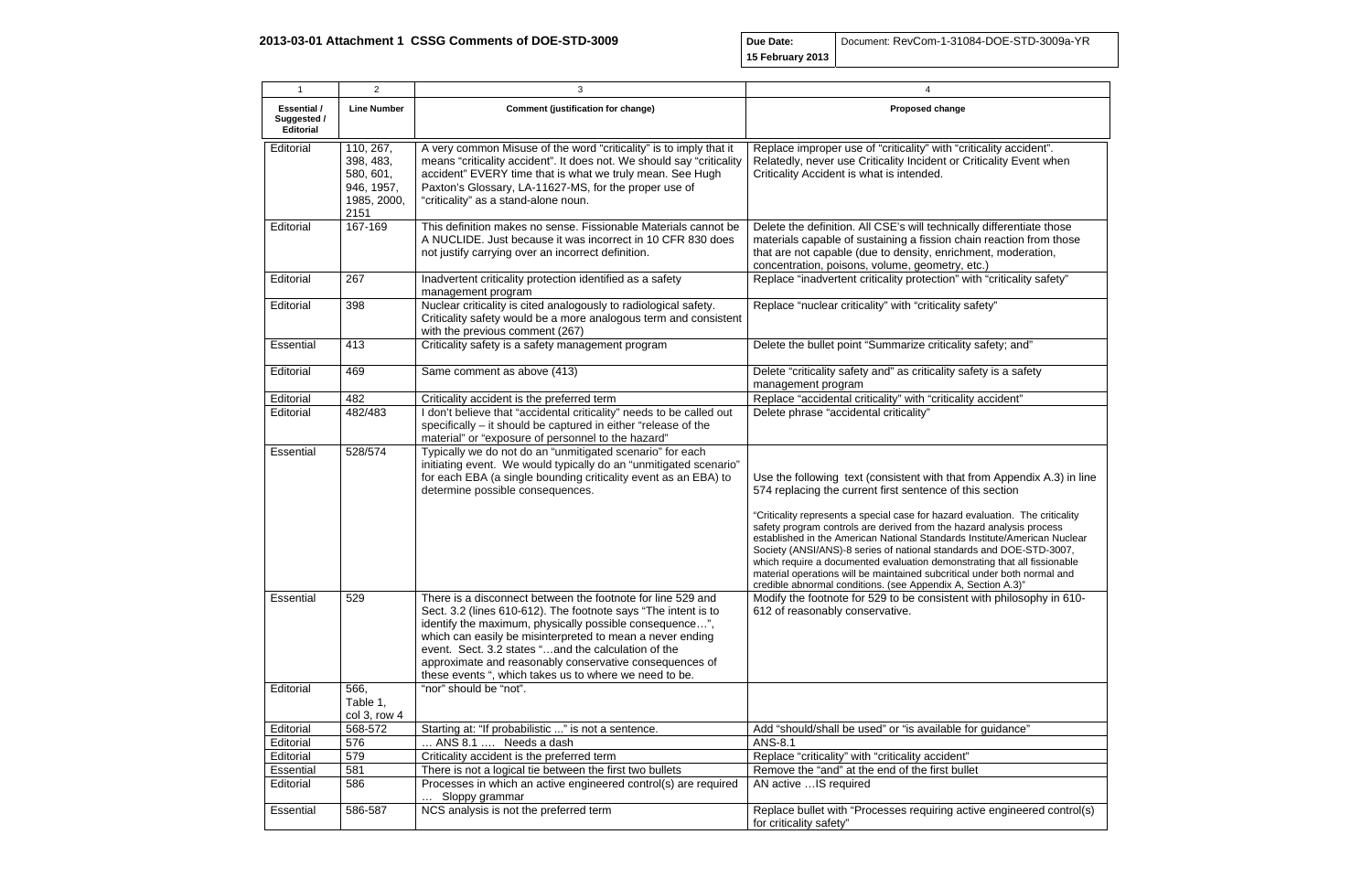**Due Date: 15 February 2013** Document: RevCom-1-31084-DOE-

| $\mathbf{1}$                                          | $\overline{2}$         | 3                                                                                                                                                                                                                                                                                                                                                                                              | 4                                                                                                                                                                                                                                                                                                                                                                                                                                                                                                                                                                                                                 |
|-------------------------------------------------------|------------------------|------------------------------------------------------------------------------------------------------------------------------------------------------------------------------------------------------------------------------------------------------------------------------------------------------------------------------------------------------------------------------------------------|-------------------------------------------------------------------------------------------------------------------------------------------------------------------------------------------------------------------------------------------------------------------------------------------------------------------------------------------------------------------------------------------------------------------------------------------------------------------------------------------------------------------------------------------------------------------------------------------------------------------|
| <b>Essential /</b><br>Suggested /<br><b>Editorial</b> | <b>Line Number</b>     | <b>Comment (justification for change)</b>                                                                                                                                                                                                                                                                                                                                                      | Proposed change                                                                                                                                                                                                                                                                                                                                                                                                                                                                                                                                                                                                   |
| Essential                                             | 587-590                | This is felt to be too ambiguous to be useful and is likely to be<br>misinterpreted.                                                                                                                                                                                                                                                                                                           | Delete this paragraph and move the use of a criticality accident alarm<br>system to a separate sentence.                                                                                                                                                                                                                                                                                                                                                                                                                                                                                                          |
| Essential                                             | 592                    | There did not appear to be a sufficient logical tie between<br>scenarios included in the DSA and preventive and mitigative<br>features                                                                                                                                                                                                                                                         | replace "of the scenarios" with "of those scenarios" and replace "the<br>preventive and mitigative" with "the associated preventive and<br>mitigative"                                                                                                                                                                                                                                                                                                                                                                                                                                                            |
| Suggested                                             | 592                    | Misspelling                                                                                                                                                                                                                                                                                                                                                                                    | Change "though" to "through"                                                                                                                                                                                                                                                                                                                                                                                                                                                                                                                                                                                      |
| Essential                                             | 595-598                | Requirements for Chapter 6 are provided in Section 4.                                                                                                                                                                                                                                                                                                                                          | Delete this paragraph                                                                                                                                                                                                                                                                                                                                                                                                                                                                                                                                                                                             |
| Suggested                                             | 599 - 600              | The last sentence of Section 3.1.3.2 finishes with " unless it<br>has been determined that criticality is not credible." Since "not<br>credible" has not been defined this statement could lead to<br>either confusion or confrontation.                                                                                                                                                       | Suggest modifying the end of the sentence to "unless it has been<br>determined in the applicable criticality safety evaluations that criticality<br>is not credible."                                                                                                                                                                                                                                                                                                                                                                                                                                             |
| Editorial                                             | 946                    | Criticality events is not the preferred term                                                                                                                                                                                                                                                                                                                                                   | Replace "criticality events" with "criticality accidents"                                                                                                                                                                                                                                                                                                                                                                                                                                                                                                                                                         |
| Editorial                                             | 948, 966,<br>976, 986, | "Signification" is too verbose                                                                                                                                                                                                                                                                                                                                                                 | Suggested: Change "Signification" to "Significant"                                                                                                                                                                                                                                                                                                                                                                                                                                                                                                                                                                |
| Editorial                                             | 995                    | 66 99                                                                                                                                                                                                                                                                                                                                                                                          | Delete one period.                                                                                                                                                                                                                                                                                                                                                                                                                                                                                                                                                                                                |
| Editorial                                             | 1012                   | "uses THE ANSI/ANS-8.1 "                                                                                                                                                                                                                                                                                                                                                                       | Delete THE                                                                                                                                                                                                                                                                                                                                                                                                                                                                                                                                                                                                        |
| Editorial                                             | 1014                   | " of THIS standard "                                                                                                                                                                                                                                                                                                                                                                           | To avoid possible confusion about which "standard", replace THIS<br>with "the DOE"                                                                                                                                                                                                                                                                                                                                                                                                                                                                                                                                |
| Essential                                             | 1012-1018              | Inconsistent with DOE-STD-3007 and confusing                                                                                                                                                                                                                                                                                                                                                   | Replace paragraph with: "Section 3.1.3.2 of this Standard<br>provides criteria for determining whether a particular scenario<br>and associated control(s) should be explicitly documented in<br>the DSA hazard evaluation. Criticality safety controls that are<br>explicitly documented in the DSA hazard evaluation shall be<br>evaluated for SS designation."                                                                                                                                                                                                                                                  |
| Suggested                                             | 1082                   | The ANS Standard # is incomplete; however, instead of<br>inserting ".1" after "-8", simply refer to the entire series of<br>standards for NCS. Otherwise it would be necessary to cite<br>every one of these standards in the references, which would be<br>unnecessary detail for this document. See also the comments<br>on lines 1974, 1975 and 1979 below which go along with this<br>one. | Suggested: Change text to: "ANSI/ANS-8 Series of Standards for<br><b>Nuclear Criticality Safety"</b>                                                                                                                                                                                                                                                                                                                                                                                                                                                                                                              |
| Suggested                                             | 1087                   | Cancelled version of DOE O 420.1 is referenced                                                                                                                                                                                                                                                                                                                                                 | Suggested: Change "B" to "C"                                                                                                                                                                                                                                                                                                                                                                                                                                                                                                                                                                                      |
| Essential                                             | 1961-1962              | Duplicative                                                                                                                                                                                                                                                                                                                                                                                    | Replace " included by reference and summarized in this chapter."<br>with " included by reference."                                                                                                                                                                                                                                                                                                                                                                                                                                                                                                                |
| Editorial                                             | 1976                   | This section shall also list the applicable nuclear  There was<br>no requirement to list anything else.                                                                                                                                                                                                                                                                                        | Delete ALSO                                                                                                                                                                                                                                                                                                                                                                                                                                                                                                                                                                                                       |
| Essential                                             | 1981-1984              | The basis for controls - including engineering design features<br>and their design basis - are documented in criticality safety<br>evaluations as described in the CSP description document and<br>therefore should not appear in the DSA unless elevated for<br>inclusion per DOE-STD-3007-2007.                                                                                              | Replace "Additional information for this section shall include: (1) a<br>general discussion of the criticality control strategy and criticality<br>safety design strategy, its basis, and any design criteria used to<br>ensure subcritical configurations under all normal, credible abnormal,<br>and accident conditions (i.e., ensure that criticality limits are not<br>exceeded)"<br>with<br>"Additional information for this section shall include: (1) a general<br>discussion of the criticality control strategy and criticality safety design<br>strategy" (2) "a general discussion of the parameters" |
| Essential                                             | 1986-1994              | Elements of the Criticality Safety Program are described in the<br>CSP description document                                                                                                                                                                                                                                                                                                    | Make the wording for section 6.3 consistent with that required for 7.3.<br>There is too much required information as currently written.                                                                                                                                                                                                                                                                                                                                                                                                                                                                           |
| Essential                                             | 1995-2000              | Supporting elements and programs are no different for criticality                                                                                                                                                                                                                                                                                                                              | Delete section 6.4                                                                                                                                                                                                                                                                                                                                                                                                                                                                                                                                                                                                |

| -STD-3009a-YR                                                                                       |  |
|-----------------------------------------------------------------------------------------------------|--|
|                                                                                                     |  |
|                                                                                                     |  |
|                                                                                                     |  |
| lity accident alarm                                                                                 |  |
| and replace "the<br>entive and                                                                      |  |
| less it has been<br>tions that criticality                                                          |  |
| ,,                                                                                                  |  |
|                                                                                                     |  |
|                                                                                                     |  |
| , replace THIS                                                                                      |  |
| of this Standard<br>articular scenario<br>y documented in<br>controls that are<br>aluation shall be |  |
| Standards for                                                                                       |  |
| in this chapter."                                                                                   |  |
|                                                                                                     |  |
| l include: (1) a                                                                                    |  |
| and criticality                                                                                     |  |
| teria used to<br>redible abnormal,<br>imits are not                                                 |  |
| (1) a general<br>cality safety design<br><u>'s…"</u>                                                |  |
| at required for 7.3.<br>written.                                                                    |  |
|                                                                                                     |  |